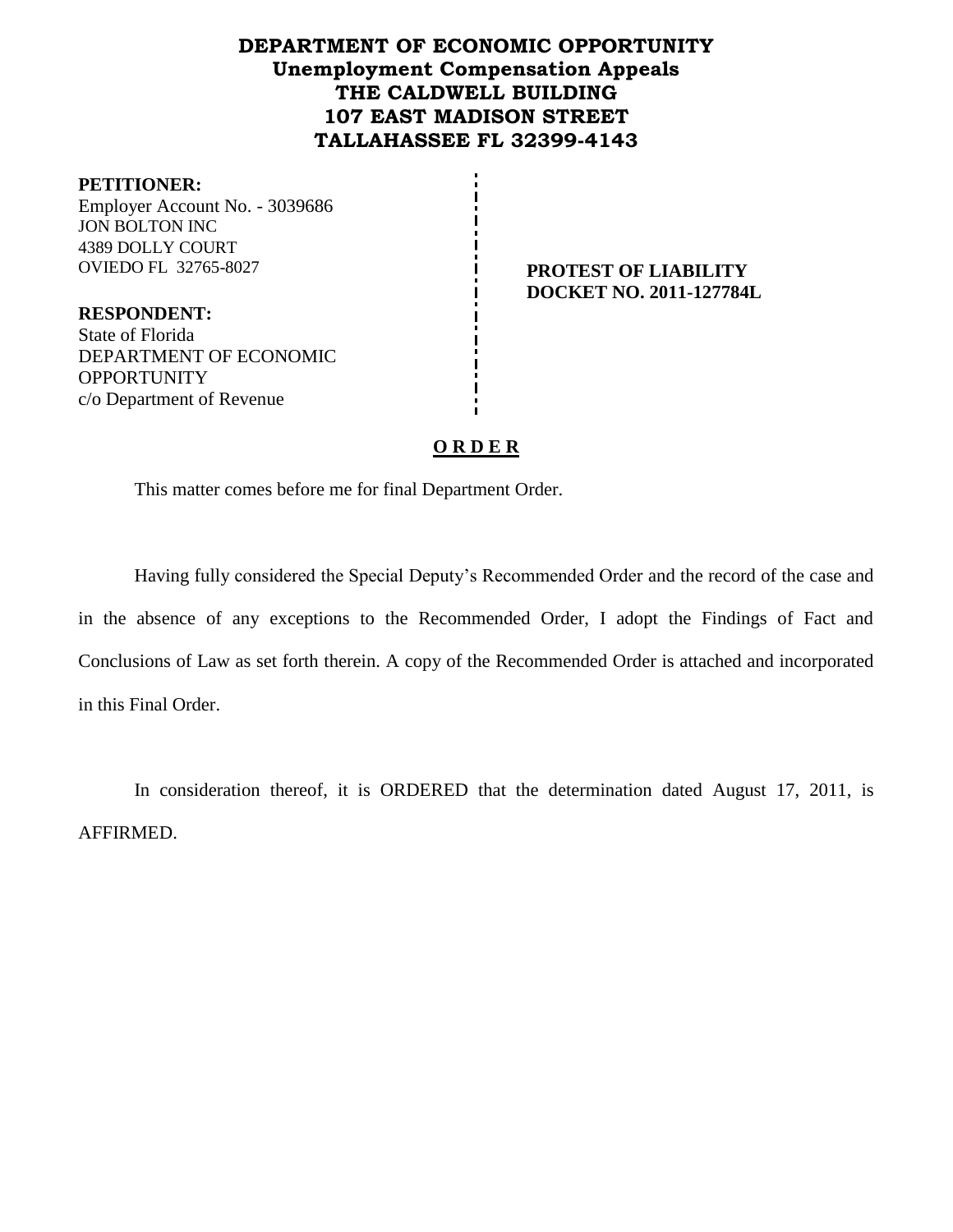#### **JUDICIAL REVIEW**

Any request for judicial review must be initiated within 30 days of the date the Order was filed. Judicial review is commenced by filing one copy of a *Notice of Appeal* with the DEPARTMENT OF ECONOMIC OPPORTUNITY at the address shown at the top of this Order and a second copy, with filing fees prescribed by law, with the appropriate District Court of Appeal. It is the responsibility of the party appealing to the Court to prepare a transcript of the record. If no court reporter was at the hearing, the transcript must be prepared from a copy of the Special Deputy's hearing recording, which may be requested from the Office of Appeals.

Cualquier solicitud para revisión judicial debe ser iniciada dentro de los 30 días a partir de la fecha en que la Orden fue registrada. La revisión judicial se comienza al registrar una copia de un *Aviso de Apelación* con la Agencia para la Innovación de la Fuerza Laboral [*DEPARTMENT OF ECONOMIC OPPORTUNITY]* en la dirección que aparece en la parte superior de este *Orden* y una segunda copia, con los honorarios de registro prescritos por la ley, con el Tribunal Distrital de Apelaciones pertinente. Es la responsabilidad de la parte apelando al tribunal la de preparar una transcripción del registro. Si en la audiencia no se encontraba ningún estenógrafo registrado en los tribunales, la transcripción debe ser preparada de una copia de la grabación de la audiencia del Delegado Especial [*Special Deputy*], la cual puede ser solicitada de la Oficina de Apelaciones.

Nenpòt demann pou yon revizyon jiridik fèt pou l kòmanse lan yon peryòd 30 jou apati de dat ke Lòd la te depoze a. Revizyon jiridik la kòmanse avèk depo yon kopi yon *Avi Dapèl* ki voye bay DEPARTMENT OF ECONOMIC OPPORTUNITY lan nan adrès ki parèt pi wo a, lan tèt *Lòd* sa a e yon dezyèm kopi, avèk frè depo ki preskri pa lalwa, bay Kou Dapèl Distrik apwopriye a. Se responsabilite pati k ap prezante apèl la bay Tribinal la pou l prepare yon kopi dosye a. Si pa te gen yon stenograf lan seyans lan, kopi a fèt pou l prepare apati de kopi anrejistreman seyans lan ke Adjwen Spesyal la te fè a, e ke w ka mande Biwo Dapèl la voye pou ou.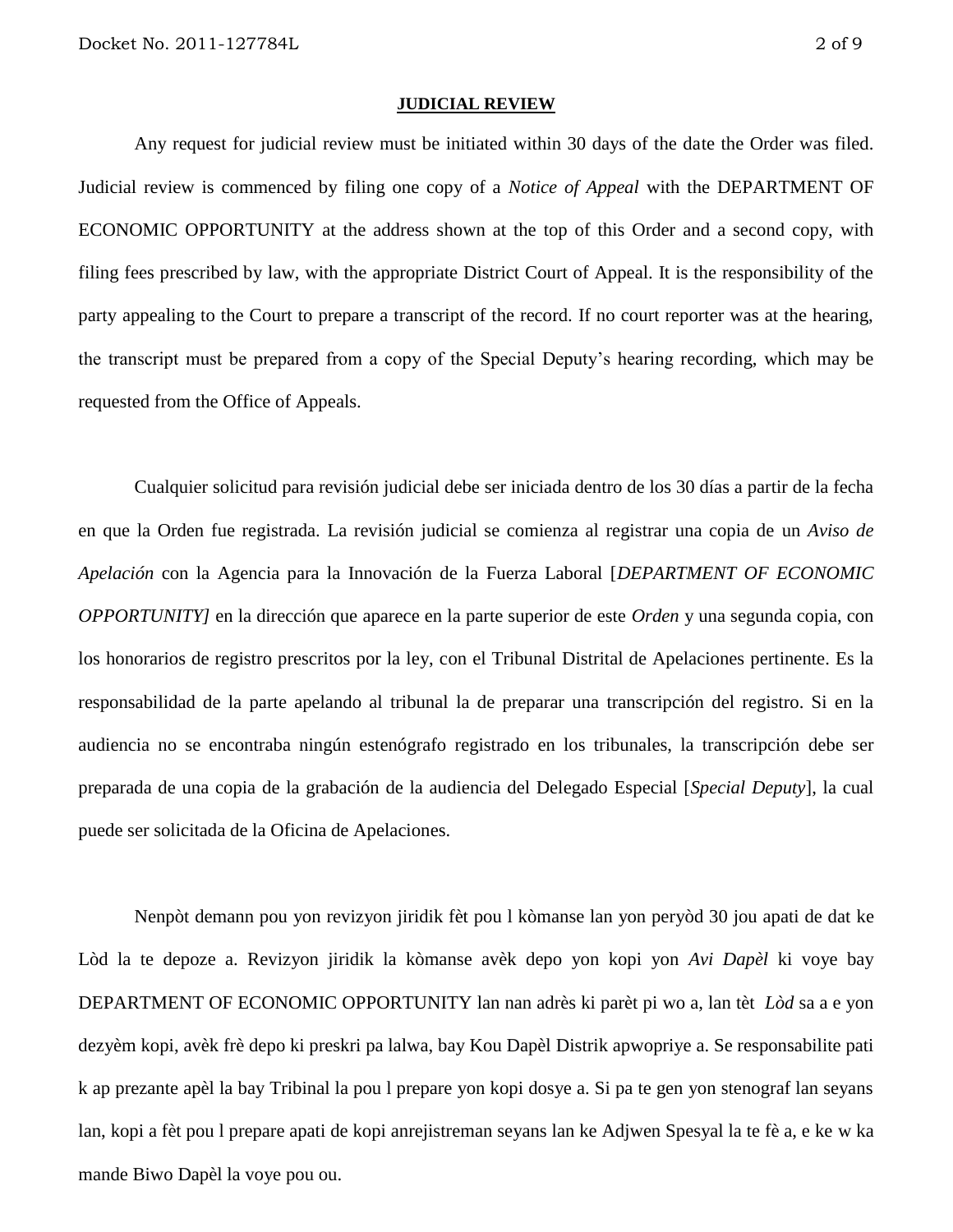DONE and ORDERED at Tallahassee, Florida, this \_\_\_\_\_\_\_ day of **June, 2012**.



Altemese Smith, Assistant Director, Unemployment Compensation Services DEPARTMENT OF ECONOMIC OPPORTUNITY

FILED ON THIS DATE PURSUANT TO § 120.52, FLORIDA STATUTES, WITH THE DESIGNATED DEPARTMENT CLERK, RECEIPT OF WHICH IS HEREBY ACKNOWLEDGED.

 $\mathcal{S}$ hmun $\mapsto$   $\mathcal{S}$ amo DEPUTY CLERK DATE

#### **CERTIFICATE OF SERVICE**

**I HEREBY CERTIFY that true and correct copies of the foregoing Final Order have been furnished to the persons listed below in the manner described, on the \_\_\_\_\_\_\_ day of June, 2012**.

Shoner D. Bams

SHANEDRA Y. BARNES, Special Deputy Clerk DEPARTMENT OF ECONOMIC OPPORTUNITY Unemployment Compensation Appeals 107 EAST MADISON STREET TALLAHASSEE FL 32399-4143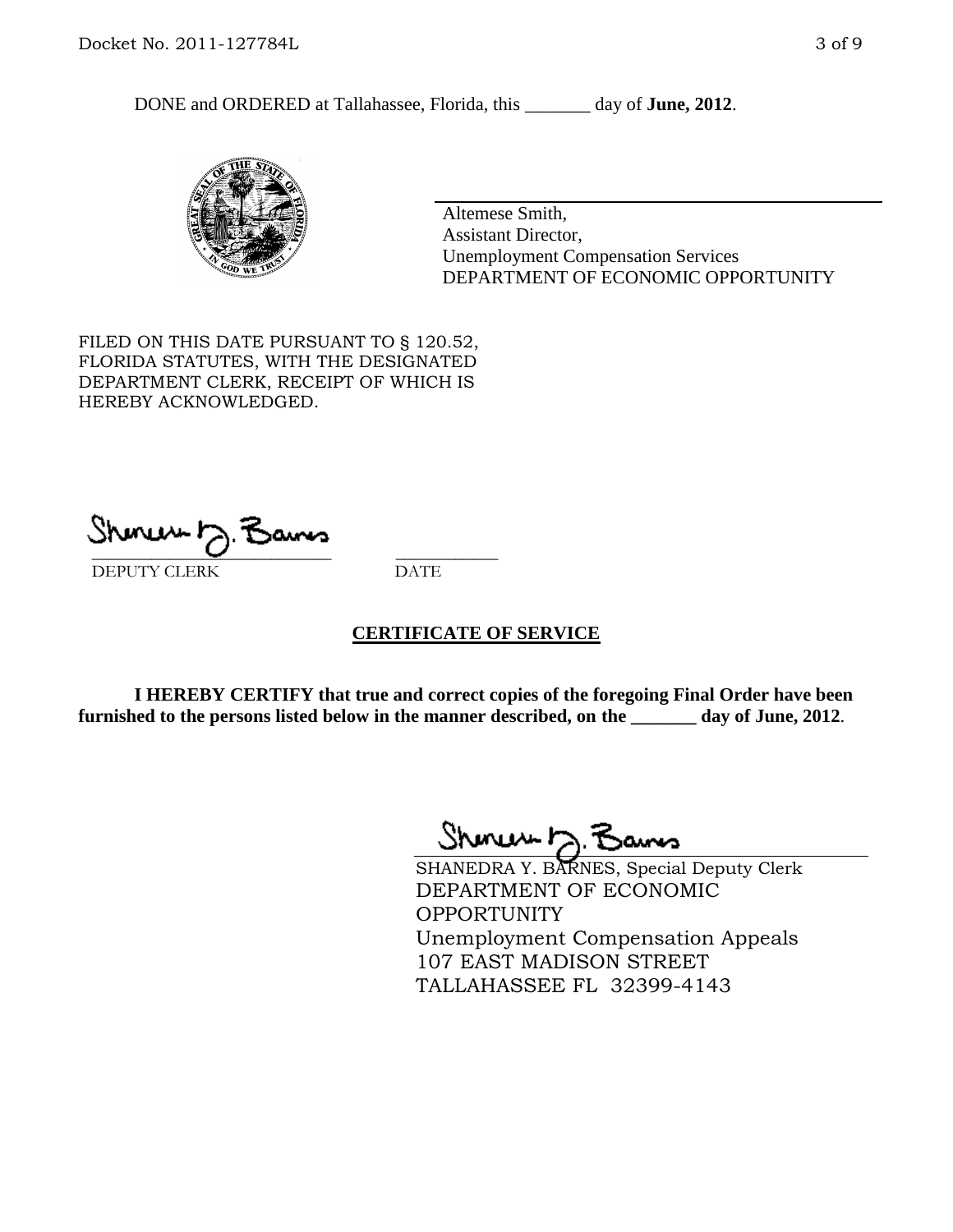By U.S. Mail:

 JON BOLTON INC 4389 DOLLY COURT OVIEDO FL 32765-8027

#### REBECCA A WALSH 320 BLACK OAK CT APT 103 ALTAMONTE SPRINGS FL 32701

DEPARTMENT OF REVENUE ATTN: VANDA RAGANS - CCOC #1 4624 5050 WEST TENNESSEE STREET TALLAHASSEE FL 32399

DOR BLOCKED CLAIMS UNIT ATTENTION MYRA TAYLOR P O BOX 6417 TALLAHASSEE FL 32314-6417

State of Florida DEPARTMENT OF ECONOMIC OPPORTUNITY c/o Department of Revenue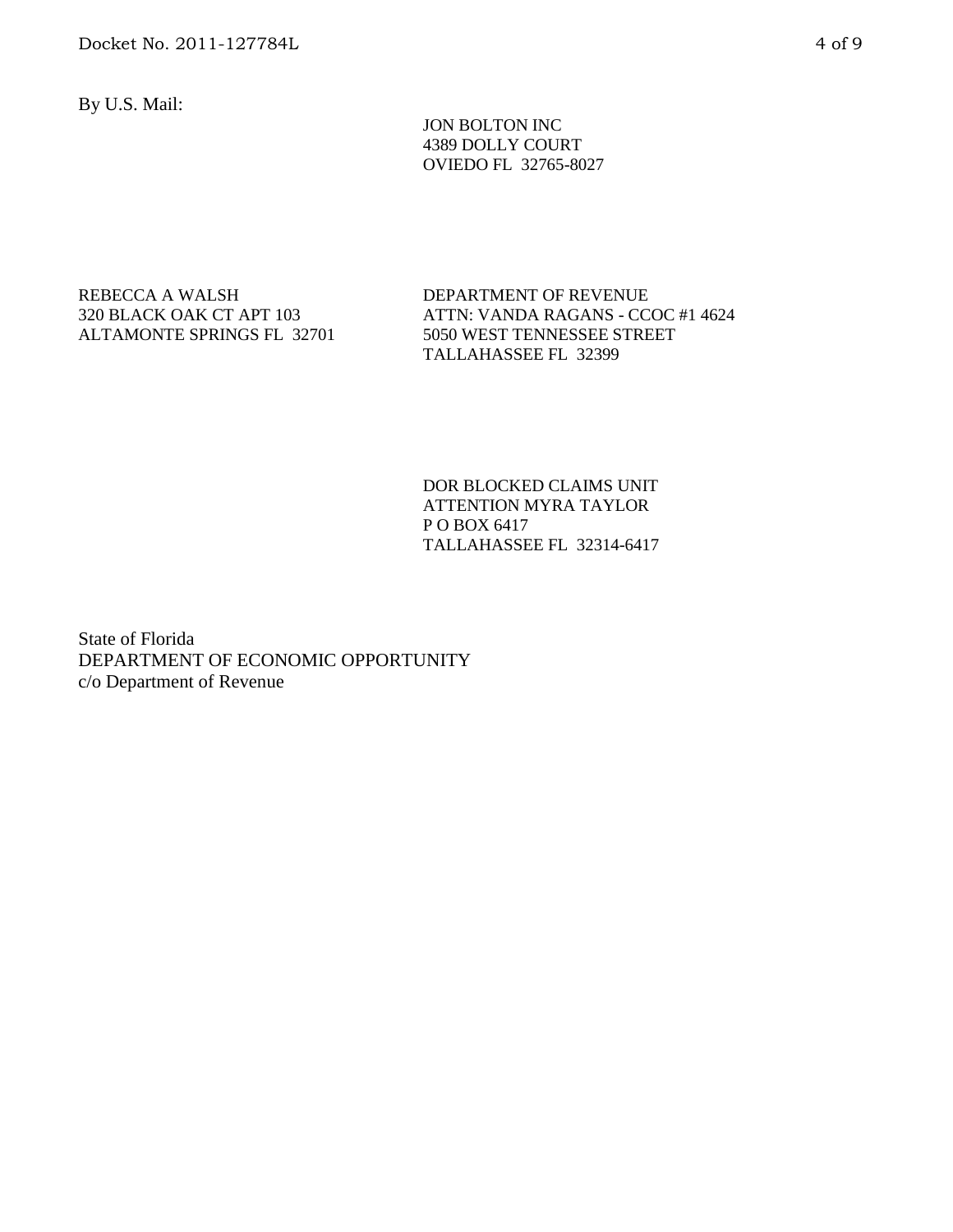# **DEPARTMENT OF ECONOMIC OPPORTUNITY Unemployment Compensation Appeals**

MSC 347 CALDWELL BUILDING 107 EAST MADISON STREET TALLAHASSEE FL 32399-4143

#### **PETITIONER:**

Employer Account No. - 3039686 JON BOLTON INC 4389 DOLLY COURT OVIEDO FL 32765-8027

#### **PROTEST OF LIABILITY DOCKET NO. 2011-127784L**

**RESPONDENT:** State of Florida DEPARTMENT OF ECONOMIC **OPPORTUNITY** c/o Department of Revenue

# **RECOMMENDED ORDER OF SPECIAL DEPUTY**

TO: Assistant Director, Interim Executive Director, Unemployment Compensation Services DEPARTMENT OF ECONOMIC OPPORTUNITY

This matter comes before the undersigned Special Deputy pursuant to the Petitioner's protest of the Respondent's determination dated August 17, 2011.

After due notice to the parties, a telephone hearing was held on April 12, 2012. The Petitioner's owner's wife and the Petitioner's accountant both appeared and testified at the hearing. The Joined Party appeared and testified on her own behalf. A tax specialist II appeared and testified on behalf of the Respondent.

The record of the case, including the recording of the hearing and any exhibits submitted in evidence, is herewith transmitted. Proposed Findings of Fact and Conclusions of Law were not received.

#### **Issue:**

Whether services performed for the Petitioner by the Joined Party and other individuals constitute insured employment pursuant to Sections 443.036(19), 443.036(21); 443.1216, Florida Statutes, and if so, the effective date of the liability.

Whether the Petitioner meets liability requirements for Florida unemployment compensation contributions, and if so, the effective date of liability, pursuant to Sections 443.036(19); 443.036(21), Florida Statutes.

## **Findings of Fact:**

1. The Petitioner is a subchapter S corporation, incorporated in 2000 for the purpose of running an inspection business.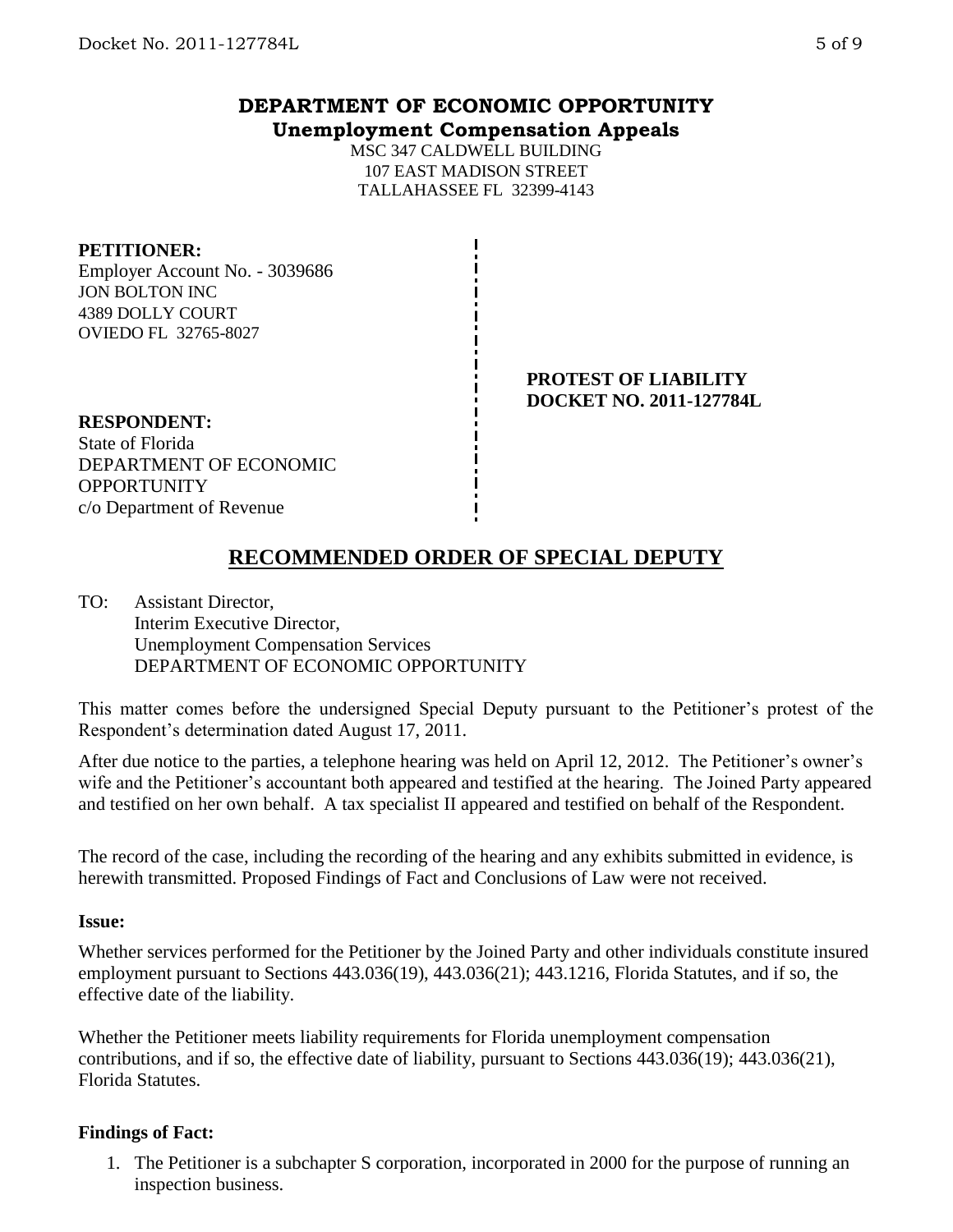- 2. The Petitioner has one corporate officer. The corporate officer has worked six days per week consistently since 2009.
- 3. The Joined Party provided services as an administrative assistant for the Petitioner from May 31, 2010, through August 31, 2010. The Joined Party responded to an advertisement placed by the Petitioner on Craig's List.
- 4. The Joined Party was required to report to work from 9am until 5pm, Monday through Friday.
- 5. The Joined Party's responsibilities included checking for messages, mailing out marketing packets, answering telephones, and scheduling appointments.
- 6. The Petitioner provided training for how to answer the phone, how to organize appointments, and how to follow scripts. The Petitioner provided scripts which the Joined Party was required to follow.
- 7. The Joined Party received a weekly pay check. The Joined Party was paid \$13 per hour.
- 8. The Petitioner provided the Joined Party with a workspace, computer, and telephone.

## **Conclusions of Law:**

- 9. The issue in this case, whether services performed for the Petitioner constitute employment subject to the Florida Unemployment Compensation Law, is governed by Chapter 443, Florida Statutes. Section 443.1216(1)(a)2., Florida Statutes, provides that employment subject to the chapter includes service performed by individuals under the usual common law rules applicable in determining an employer-employee relationship.
- 10. The Supreme Court of the United States held that the term "usual common law rules" is to be used in a generic sense to mean the "standards developed by the courts through the years of adjudication." United States v. W.M. Webb, Inc., 397 U.S. 179 (1970).
- 11. The Supreme Court of Florida adopted and approved the tests in 1 Restatement of Law, Agency 2d Section 220 (1958), for use to determine if an employment relationship exists. See Cantor v. Cochran, 184 So.2d 173 (Fla. 1966); Miami Herald Publishing Co. v. Kendall, 88 So.2d 276 (Fla. 1956); Magarian v. Southern Fruit Distributors, 1 So.2d 858 (Fla. 1941); see also Kane Furniture Corp. v. R. Miranda, 506 So.2d 1061 (Fla. 2d DCA 1987).
- 12. Restatement of Law is a publication, prepared under the auspices of the American Law Institute, which explains the meaning of the law with regard to various court rulings. The Restatement sets forth a nonexclusive list of factors that are to be considered when judging whether a relationship is an employment relationship or an independent contractor relationship.
- 13. 1 Restatement of Law, Agency 2d Section 220 (1958) provides:
	- (1) A servant is a person employed to perform services for another and who, in the performance of the services, is subject to the other's control or right of control.
	- (2) The following matters of fact, among others, are to be considered:
		- (a) the extent of control which, by the agreement, the business may exercise over the details of the work;
		- (b) whether or not the one employed is engaged in a distinct occupation or business;
		- (c) the kind of occupation, with reference to whether, in the locality, the work is usually done under the direction of the employer or by a specialist without supervision;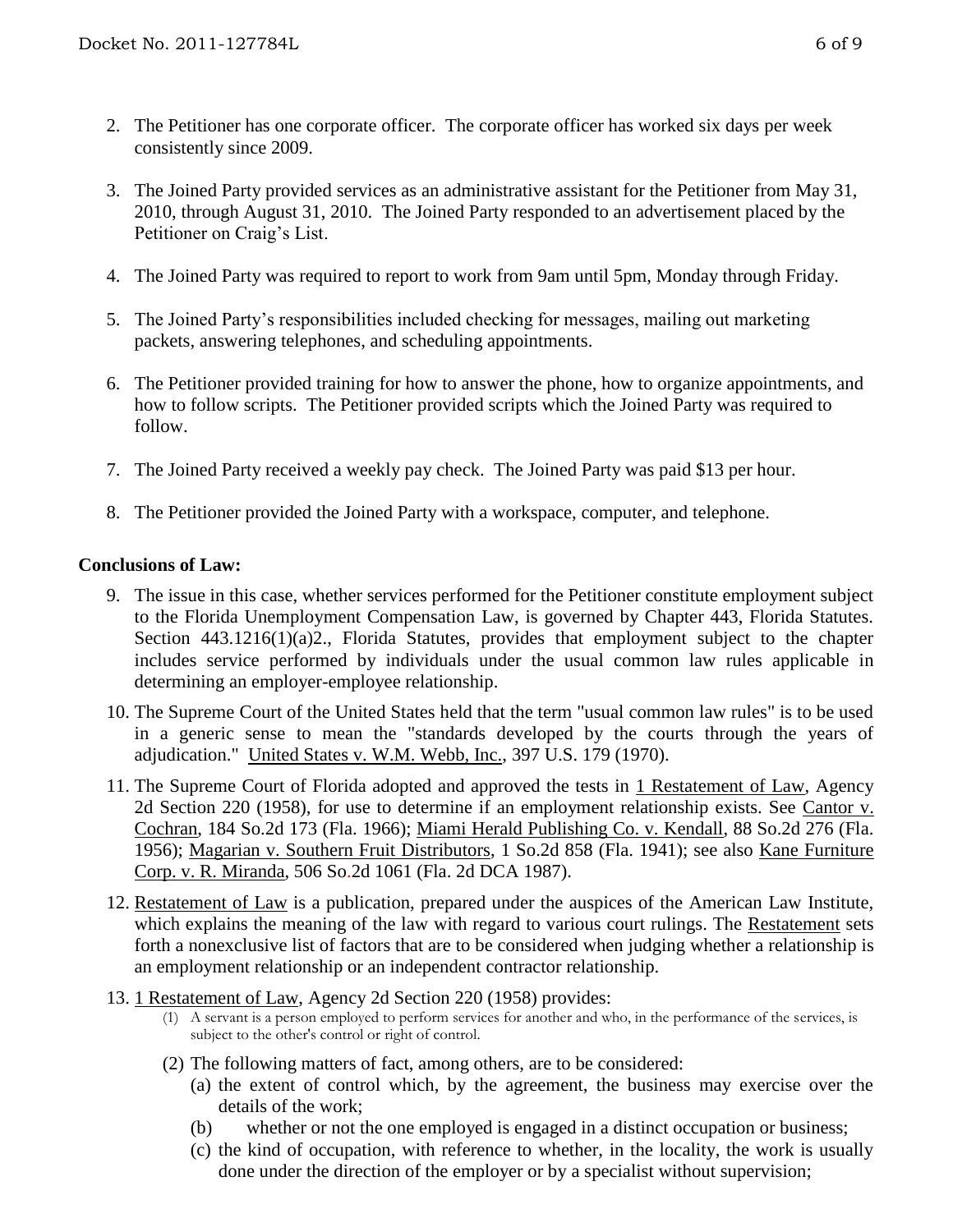- (d) the skill required in the particular occupation;
- (e) whether the employer or the worker supplies the instrumentalities, tools, and the place of work for the person doing the work;
- (f) the length of time for which the person is employed;
- $(g)$  the method of payment, whether by the time or by the job;
- (h) whether or not the work is a part of the regular business of the employer;
- (i) whether or not the parties believe they are creating the relation of master and servant;
- (j) whether the principal is or is not in business.
- 14. Comments in the Restatement explain that the word "servant" does not exclusively connote manual labor, and the word "employee" has largely replaced "servant" in statutes dealing with various aspects of the working relationship between two parties. In Department of Health and Rehabilitative Services v. Department of Labor & Employment Security, 472 So.2d 1284 (Fla. 1<sup>st</sup> DCA 1985) the court confirmed that the factors listed in the Restatement are the proper factors to be considered in determining whether an employer-employee relationship exists. However, in citing La Grande v. B&L Services, Inc.,  $432$  So.2d  $1364$ ,  $1366$  (Fla. 1<sup>st</sup> DCA 1983), the court acknowledged that the question of whether a person is properly classified an employee or an independent contractor often cannot be answered by reference to "hard and fast" rules, but rather must be addressed on a case-by-case basis.
- 15. The record reflects that the Petitioner exercised control over where, when, and how the work was performed by the Joined Party. The Joined Party worked a set schedule at the Petitioner's place of business. The Petitioner provided instruction in how each aspect of the job was to be performed in order to meet the Petitioner's requirements.
- 16. The Petitioner provided a workspace, telephone, and computer for the Joined Party to perform the work.
- 17. The Joined Party was paid at an hourly rate. Pay by time tends to indicate an employment relationship.
- 18. The work performed by the Joined Party as an administrative assistant was a part of the regular course of business for the Petitioner's inspection company.
- 19. A preponderance of the evidence presented in this case reveals that the Petitioner established sufficient control over the Joined Party as to create an employer-employee relationship.
- 20. Section 443.1215, Florida Statutes, provides:

Each of the following employing units is an employer subject to this chapter:

- i) An employing unit that:
- a) In a calendar quarter during the current or preceding calendar year paid wages of at least \$1,500 for service in employment; or
- b) For any portion of a day in each of 20 different calendar weeks, regardless of whether the weeks were consecutive, during the current or the preceding calendar year, employed at least one individual in employment, irrespective of whether the same individual was in employment during each day.
- 21. The Petitioner has one corporate officer. Under Florida Statute, a corporate officer is a statutory employee. The Petitioner's officer worked six days per week consistently from 2009 through 2012. Accordingly, the Petitioner is an employer subject to liability.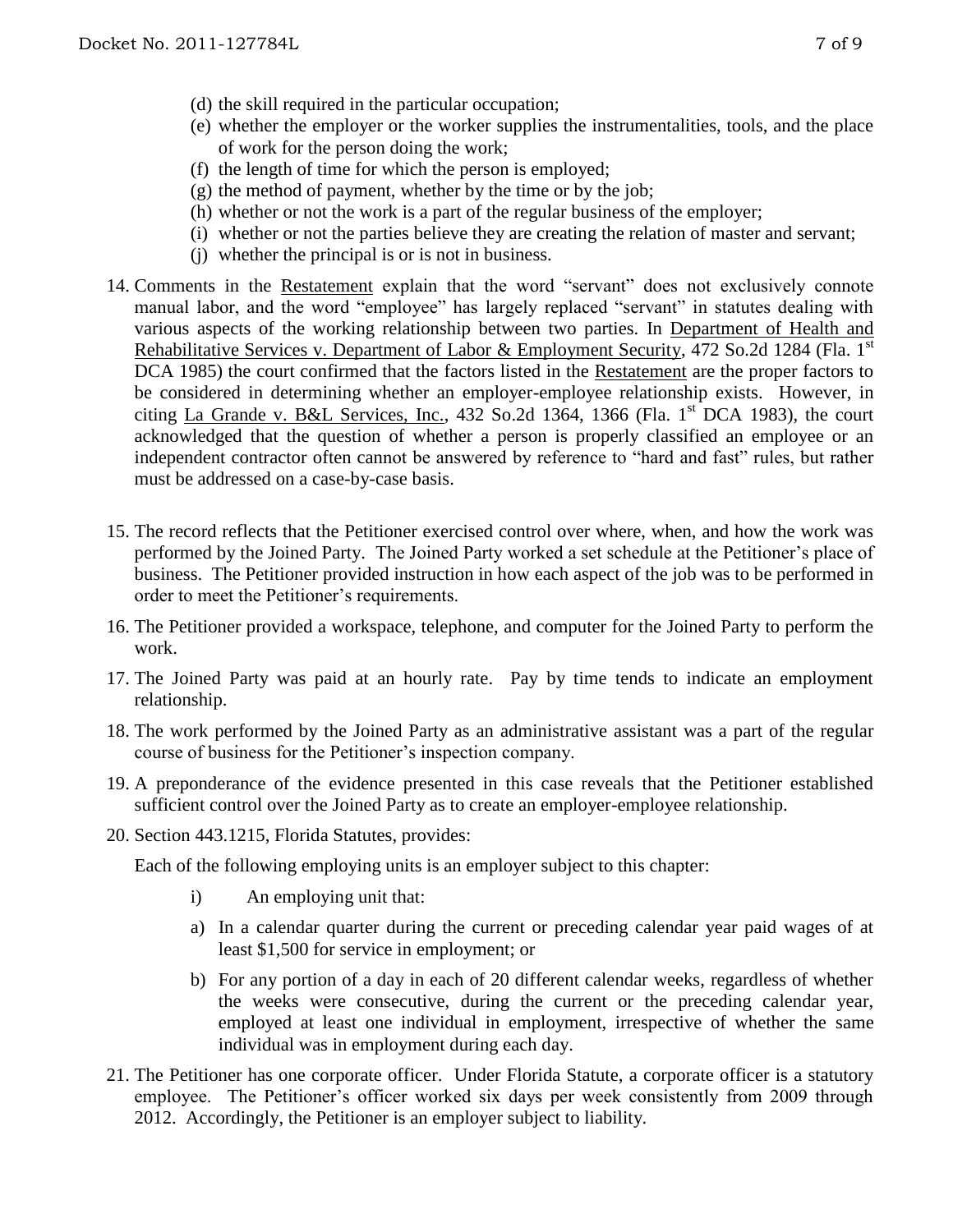**Recommendation:** It is recommended that the determination dated August 17, 2011, be AFFIRMED. Respectfully submitted on May 21, 2012.



KRIS LONKANI, Special Deputy Office of Appeals

A party aggrieved by the *Recommended Order* may file written exceptions to the Director at the address shown above within fifteen days of the mailing date of the *Recommended Order*. Any opposing party may file counter exceptions within ten days of the mailing of the original exceptions. A brief in opposition to counter exceptions may be filed within ten days of the mailing of the counter exceptions. Any party initiating such correspondence must send a copy of the correspondence to each party of record and indicate that copies were sent.

Una parte que se vea perjudicada por la *Orden Recomendada* puede registrar excepciones por escrito al Director Designado en la dirección que aparece arriba dentro de quince días a partir de la fecha del envío por correo de la *Orden Recomendada*. Cualquier contraparte puede registrar contra-excepciones dentro de los diez días a partir de la fecha de envió por correo de las excepciones originales. Un sumario en oposición a contra-excepciones puede ser registrado dentro de los diez días a partir de la fecha de envío por correo de las contra-excepciones. Cualquier parte que dé inicio a tal correspondencia debe enviarle una copia de tal correspondencia a cada parte contenida en el registro y señalar que copias fueron remitidas.

Yon pati ke *Lòd Rekòmande* a afekte ka prezante de eksklizyon alekri bay Direktè Adjwen an lan adrès ki parèt anlè a lan yon peryòd kenz jou apati de dat ke *Lòd Rekòmande* a te poste a. Nenpòt pati ki fè opozisyon ka prezante objeksyon a eksklizyon yo lan yon peryòd dis jou apati de lè ke objeksyon a eksklizyon orijinal yo te poste. Yon dosye ki prezante ann opozisyon a objeksyon a eksklizyon yo, ka prezante lan yon peryòd dis jou apati de dat ke objeksyon a eksklizyon yo te poste. Nenpòt pati ki angaje yon korespondans konsa dwe voye yon kopi kourye a bay chak pati ki enplike lan dosye a e endike ke yo te voye kopi yo.

SALIKID

**SHANEDRA Y. BARNES, Special Deputy Clerk** May 21, 2012

**Date Mailed:**